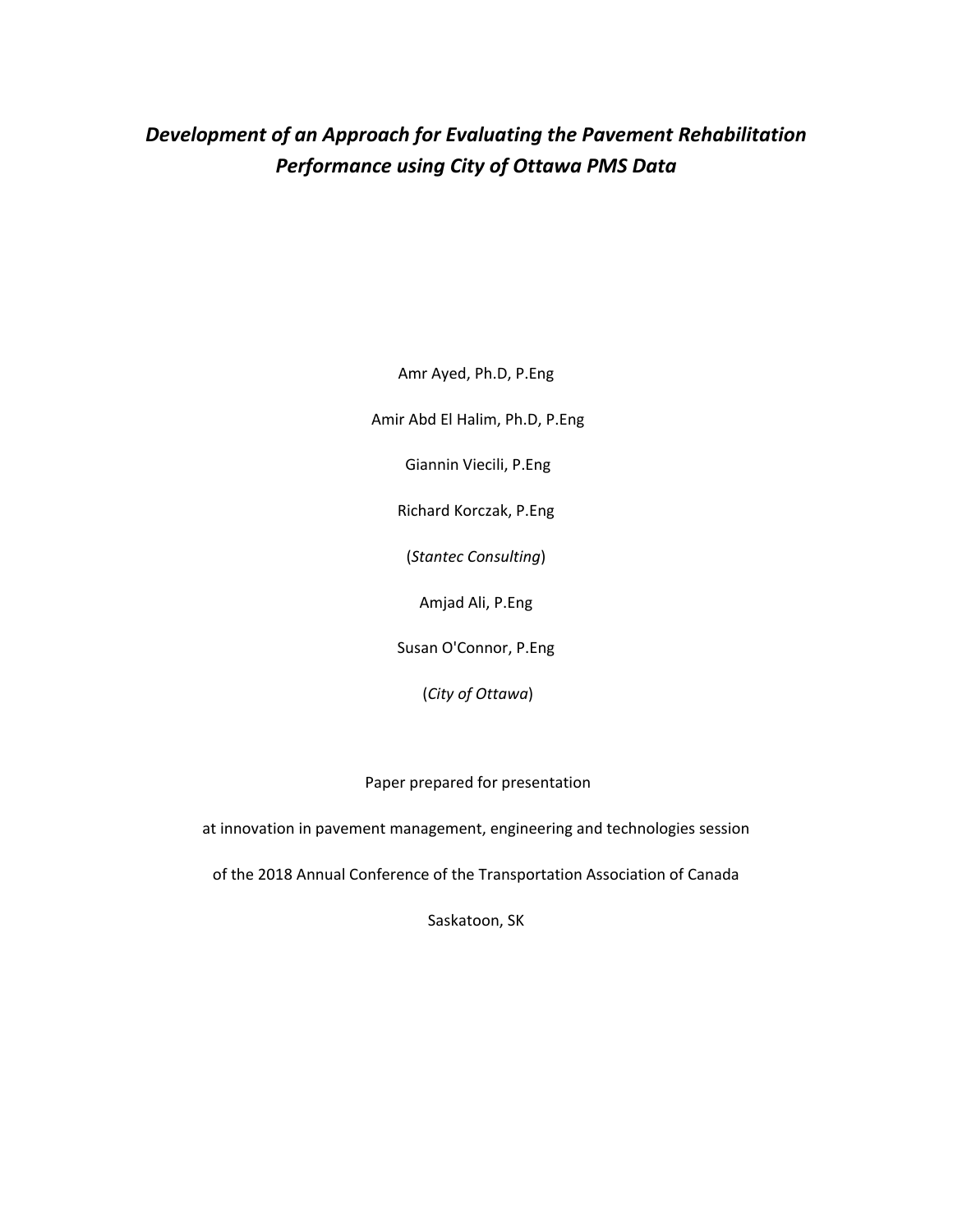### **Abstract:**

The City of Ottawa rehabilitates its road network through its annual road resurfacing program and integrated road-sewer-watermain reconstruction. The treatment strategies can vary from preservation treatments (i.e., crack sealing, microsurfacing, and thin overlays) to resurfacing (i.e., mill and overlay, pulverize and pave) to reconstruction. The City commissioned Stantec Consulting to perform a Pavement Performance Study. One of the study objectives was to carry out a comprehensive review of the performance /effectiveness of the pavement rehabilitation strategies used by the City. The City uses a computerized Pavement Management System (PMS) as an important tool to manage its road network, especially in the development of its Annual Road Resurfacing Program. The PMS is used for core inventory related to City's entire road network. The system is continually updated with pavement condition data (roughness and surface distress data) collected under an annual program in a manner that condition data for each road is collected on a 3 to 5-year cycle.

Using the information stored in the City's PMS, Stantec reviewed the information to determine the effectiveness of treatments used by the City for the past two decades. Historical condition and construction history information of the sections was used to evaluate the effectiveness of each treatment. Two different approaches, benefit increase and effectiveness area, were utilized to evaluate the effectiveness of the City's treatments. The effectiveness of a treatment can be defined as the difference in area between the post-treatment performance curve and the do-nothing curve over time. The "jump" in pavement condition after a maintenance treatment can be called the benefit increase, which is measured in the units of a performance index. Statistical analysis was carried out to compare between different treatments and identify best strategies that can be adopted by the City for future maintenance programs. The treatment effectiveness area approach was further utilized to compare between different types of asphalt mix (Marshall mix vs. Superpave). In addition, it was used to assess the effect of pavement cross section on the pavement performance.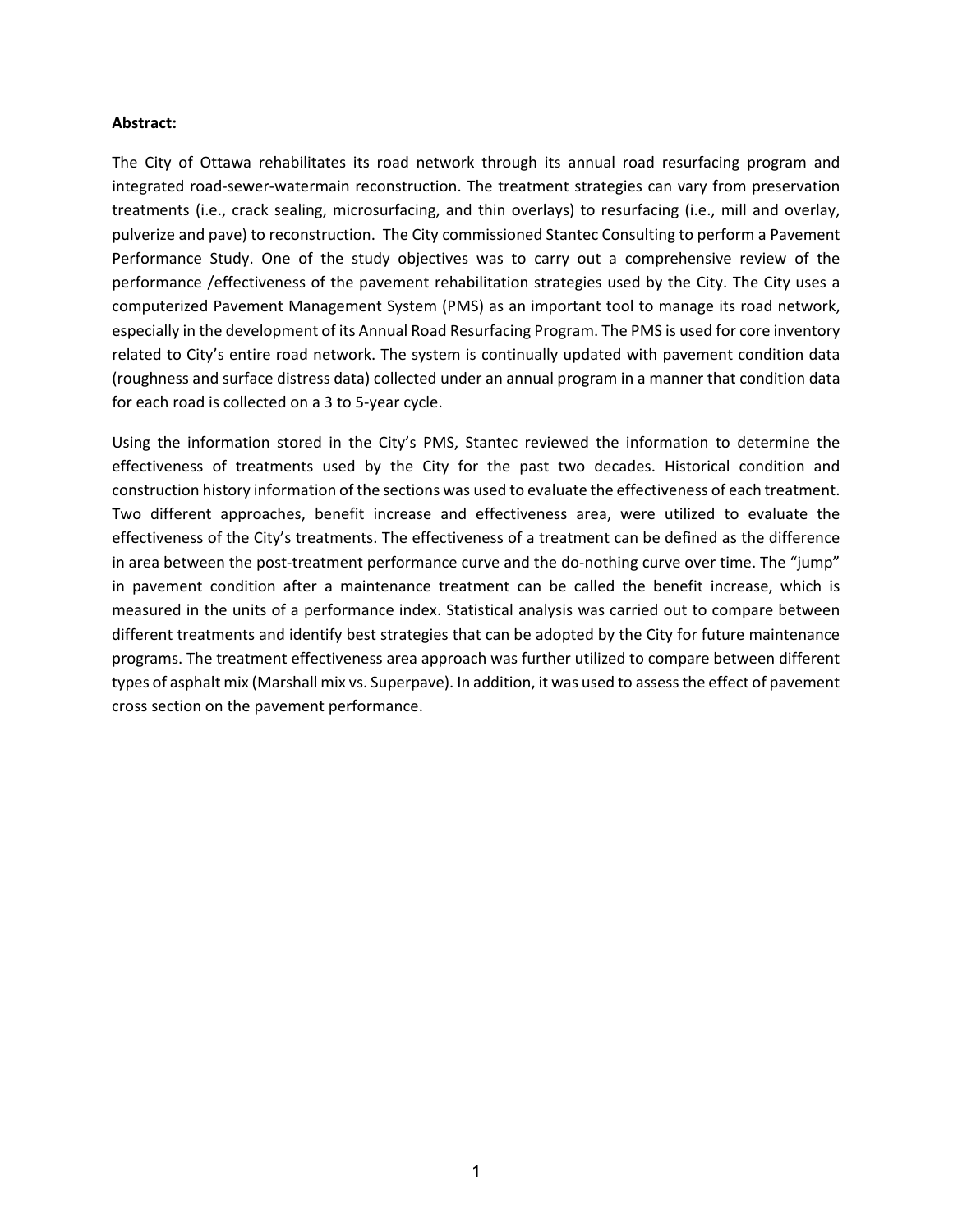### **1.0 INTRODUCTION**

The City of Ottawa (the City) retained Stantec Consulting Ltd. (Stantec) to conduct a pavement performance study that included a comprehensive review of the performance/effectiveness of the pavement rehabilitation strategies used. The City maintains a road network of approximately 5,900 centreline-km or 14,900 lane-km. The pavement types include flexible (high class bituminous), flexible (low class bituminous), flexible (Regional), Portland Cement Concrete (PCC), composite (Hot Mix Asphalt, HMA, over PCC base) and gravel. This network needs to be managed cost-effectively to provide a desirable level of service to the stakeholders.

An important tool in the management of the City's road network is a computerized PMS. especially in developing its Annual Road Resurfacing Program. The PMS is used for core inventory related to City's entire road network. The system is continuously updated with pavement condition data (roughness and surface distress data) collected in an annual program so that condition data for each road is collected on a 3-5-year cycle.

The City rehabilitates its road network through its Annual Road Resurfacing Program and integrated Road-Sewer-Watermain reconstruction. The treatment strategies vary from preservation treatments (i.e., crack sealing, microsurfacing, and thin overlays) to resurfacing (i.e., mill and overlay, pulverize and pave) and reconstruction. When establishing annual resurfacing programs, various renewal options are considered to optimize the life cycle of the roadways. the treatments investigated are presented in Table 1.

Data was collected related to the historical pavement condition data, work history and analysis data from the system to perform a review for completeness. Using this information, a master database was created by combining several of the tables and/or fields from the data provided. The master database was created by combining multiple data sources and cross-referenced to create an environment where the treatment effectiveness could be assessed. the basis of this analysis was Historical condition and construction history for each pavement section.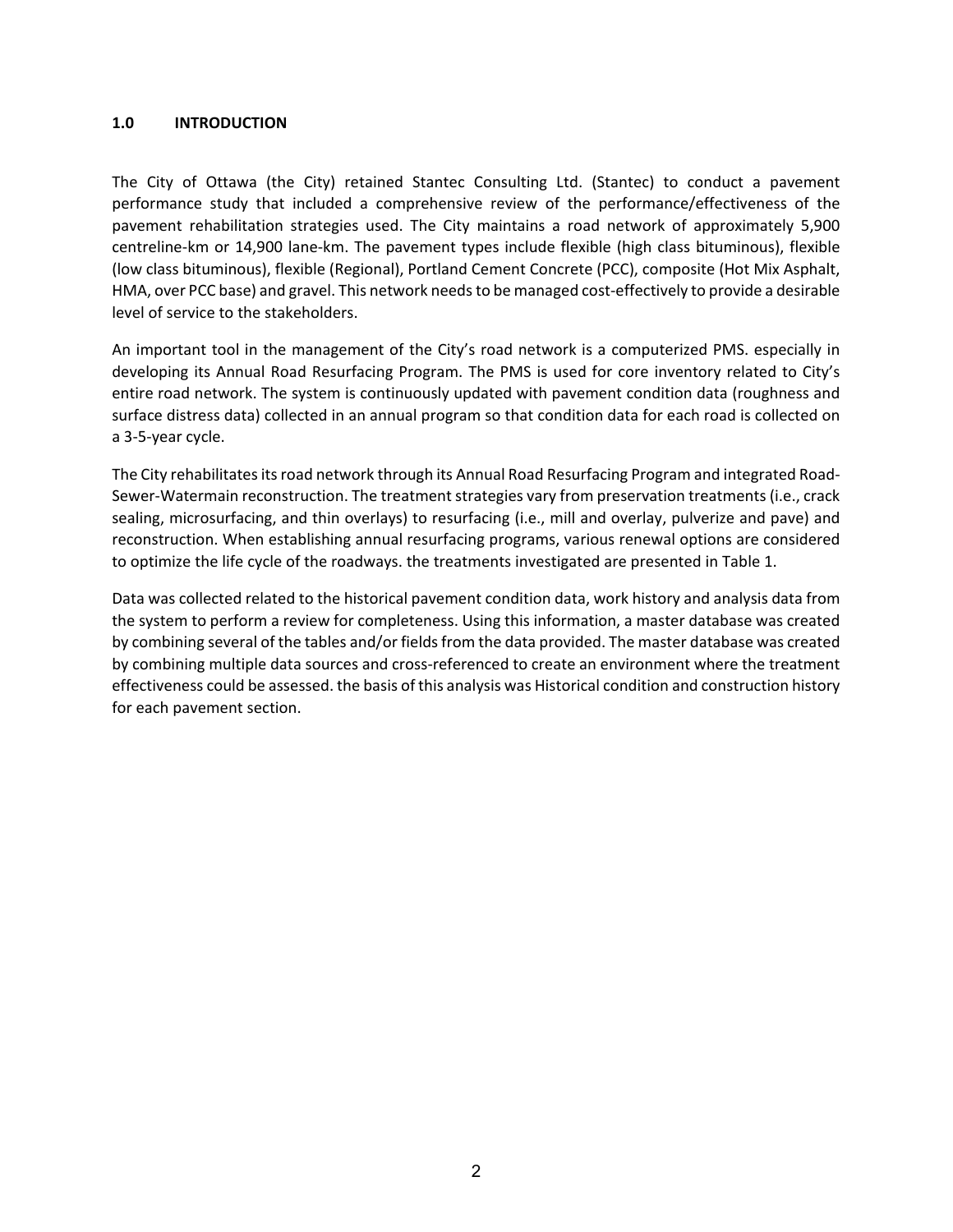# **Table 1: Treatment Categories**

| <b>Type</b>                 | Sub-type                     | <b>Strategy</b>                                                                                                     |  |  |  |  |  |
|-----------------------------|------------------------------|---------------------------------------------------------------------------------------------------------------------|--|--|--|--|--|
|                             |                              | Slurry seal on surface treated roads                                                                                |  |  |  |  |  |
|                             | Slurry seal / Microsurfacing | Microsurfacing on surface treated roads                                                                             |  |  |  |  |  |
| Preservation                |                              | Microsurfacing on hot mix asphalt (HMA) roads                                                                       |  |  |  |  |  |
|                             | Thin overlay                 | Overlays 15-20 mm on hot mix asphalt roads                                                                          |  |  |  |  |  |
|                             | Thin mill and overlay        | Mill 15-20 mm and overlay 15-20 mm                                                                                  |  |  |  |  |  |
|                             |                              |                                                                                                                     |  |  |  |  |  |
|                             | Overlay                      | 40-50 mm overlay                                                                                                    |  |  |  |  |  |
|                             |                              | Mill partial depth (40 mm) and overlay 40 mm                                                                        |  |  |  |  |  |
|                             | Mill and overlay             | Mill partial depth (50 mm) and overlay 50, 60, 90 mm and above                                                      |  |  |  |  |  |
| <b>Resurfacing</b>          |                              | Mill full depth and pave 50, 60, 90 mm and above                                                                    |  |  |  |  |  |
|                             |                              | Recycle without overlay                                                                                             |  |  |  |  |  |
|                             | Hot-in-place recycling       | Recycle and overlay 50 mm and above                                                                                 |  |  |  |  |  |
|                             |                              |                                                                                                                     |  |  |  |  |  |
|                             | <b>Pulverize and Pave</b>    | Pulverize full depth and overlay 50, 60, 90, 110, 120 mm and above, with/without adding granular                    |  |  |  |  |  |
|                             | <b>Rubblize and Pave</b>     | Rubblize existing PCC slab and pave 50 mm and above                                                                 |  |  |  |  |  |
| <b>Major Rehabilitation</b> | Pulverize and Surface treat  | Pulverize existing surface treated (low class bitumen) road and apply two coats of surface treatment                |  |  |  |  |  |
|                             | Cold-in-place recycling      | Recycle partial depth and overlay 50 mm and above                                                                   |  |  |  |  |  |
|                             |                              | Recycle full depth and overlay 50 mm and above                                                                      |  |  |  |  |  |
|                             |                              |                                                                                                                     |  |  |  |  |  |
| <b>Reconstruction</b>       | Reconstruction               | Excavate and replace with new materials-typically: AC= $90^+$ mm, Granular A= $150^+$ mm and Granular B= $300^+$ mm |  |  |  |  |  |
|                             |                              |                                                                                                                     |  |  |  |  |  |
|                             | Capital Growth               | New construction of Arterial and Collector roadways, and Transit Busway                                             |  |  |  |  |  |
| <b>New Construction</b>     | Capital Development          | New construction of Local and Collector roadways with conventional flexible pavement structures                     |  |  |  |  |  |
|                             |                              | New construction of Local and Collector roadways with flexible pavement structures over lightweight fill            |  |  |  |  |  |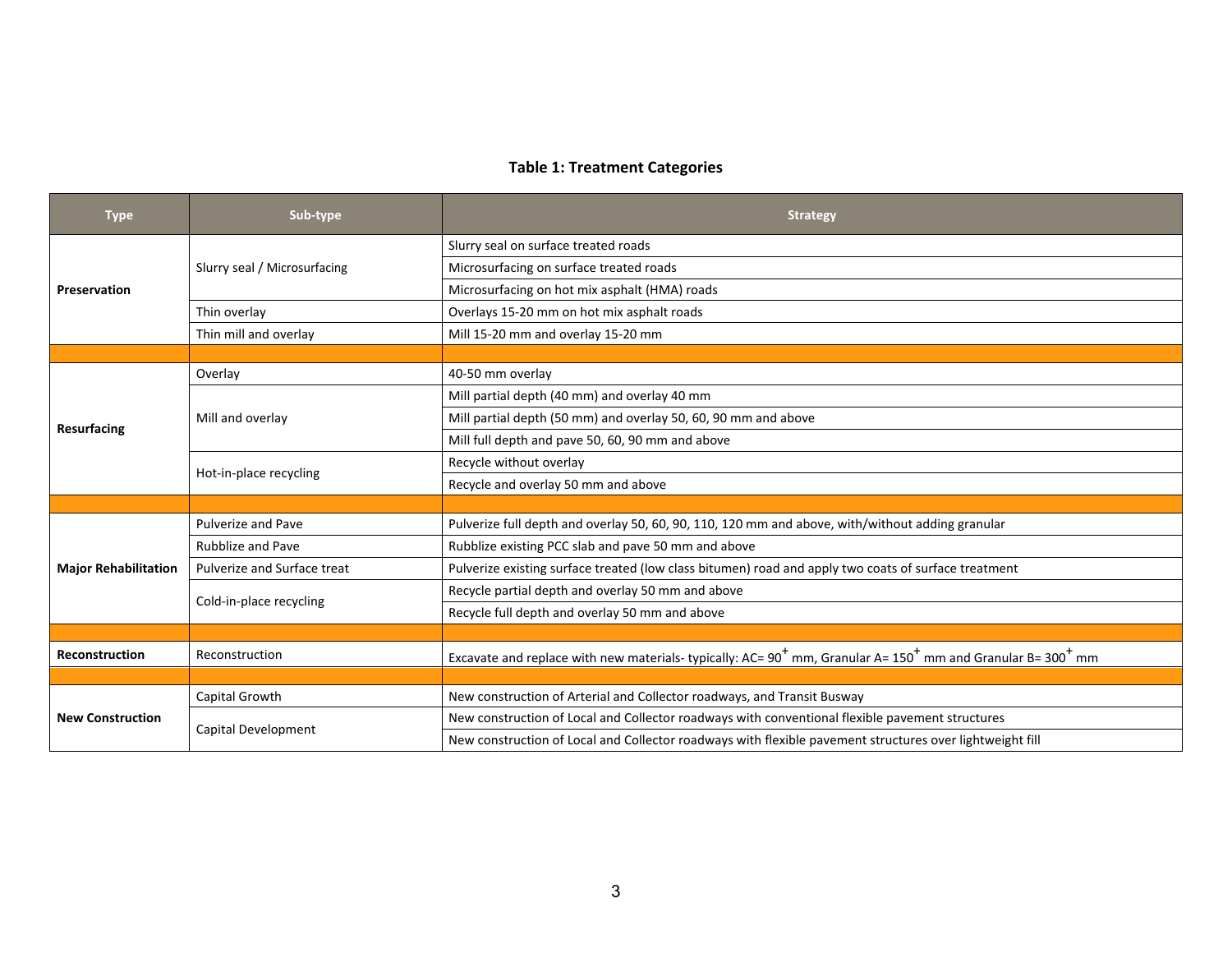### **2.0 METHODOLOGY**

The analysis of the data was completed in three stages. The first stage was to carry out a comprehensive gap analysis to identify incompleteness in the data provided by the city. The second stage was to build an integrated linked database that can be further used in the third stage to retrieve information that will be used to evaluate treatment effectiveness.

A variety of data is available in the PMS including construction history, traffic information and condition history for pavement sections within the network. Treatment history was essential for this analysis to compare the effectiveness for each type. The construction data used included the program type, project type, completion date, material details and thicknesses, location and other site-specific data. This historical construction information was assessed and used to classify the construction activities into categories as outlined in Table 1. Historical records of the Pavement Quality Index (PQI) for each section was used in the analysis to assess the overall performance of rehabilitation strategies.

The existing PMS used by the City was Stantec PMS Version 1.43 and pre-dates the City of Ottawa amalgamation in 2001. Prior to amalgamation, four municipalities (Ottawa, RMOC, Nepean and Gloucester) were using independent Pavement Management Application (PMA's). In 2002, shortly after amalgamation, these four PMA's were harmonized into one consolidated PMA for the newly expanded City of Ottawa. The majority of the information available in the PMS is post 2000, which is likely related to the amalgamation.

### **2.1 GAP ANALYSIS**

A gap analysis was performed to review all the available data for completeness. Sections with missing construction/condition dates, unclassified pavement type/construction activities or sections ID's were identified for further examination. Any sections with missing information were eliminated from the study to ensure consistency of the data.

# **2.2 DATABASE DEVELOPMENT**

Following the gap analysis of the data, a master database was constructed by combining and linking several of the tables and/or fields. Construction and condition history, section details were aggregated and linked using their unique PMS Asset ID. Hardcoding through Microsoft Excel and using SQL queries in Microsoft Access allowed the data to be reorganized into a dynamic usable format.

General tables were created to monitor section performance over time. Each section has been tied to its construction history activities and PQI condition over time. These tables link the rehabilitation history with its PQI condition data. This was used to assess the pavement condition in relation to the treatment provided. Using this developed database, it was possible to monitor pavement age and condition over time for each treatment. The formation of a dynamic linked database was an essential step in analyzing the treatment effectiveness.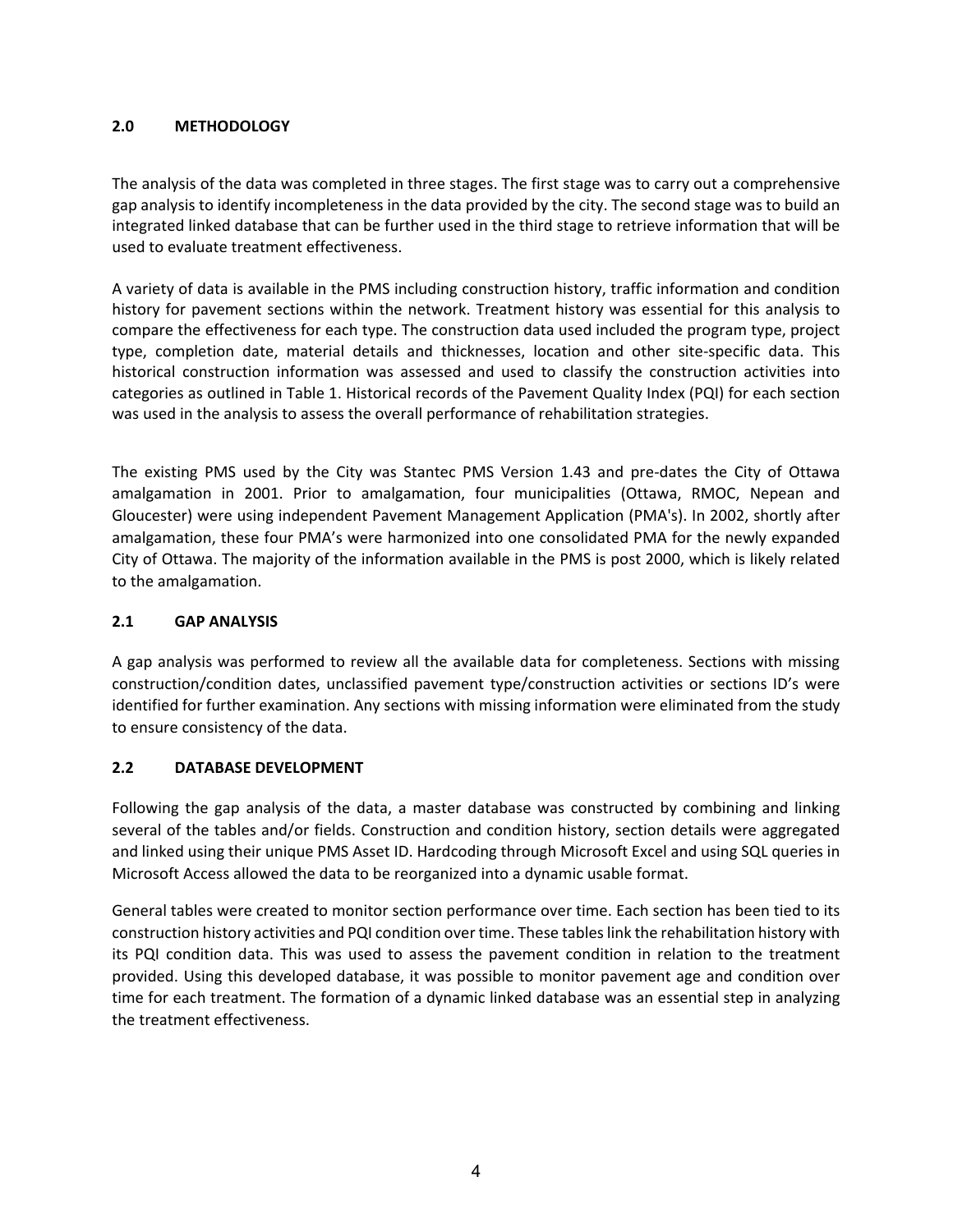### **2.3 TREATMENT EFFECTIVENESS**

The effectiveness of the City's pavement rehabilitation treatments was determined by utilizing the construction history and performance history. Effectiveness of a pavement treatment can be evaluated using several methods. The benefit increase, improved pavement performance, expected service life, area between the performance curve and the threshold are all indicators of effectiveness. Based on available information, literature, industry standard practice and experience, this study used the benefit increase and area under the condition/age curve to determine the effectiveness of the City's pavement treatments. These methods are detailed in the section below.

The database developed was used to identify pavement sections that contained both construction and condition history data. Scenarios with consecutive condition records (immediately after different treatments) were used to calculate treatment effectiveness. Outliers where there was no deterioration trend, or undefinable treatments, were eliminated from the analysis.

The treatment effectiveness was analyzed using the Pavement Quality Index (PQI) stored in the PMS. Two methodologies were explored in this study to evaluate the treatment effectiveness: area under the curve and benefit increase. The two approaches are explained in the following subsection.

# **2.3.1 Area Under Performance Curve Method**

The effectiveness of a treatment can be defined as the difference in area between the post-treatment performance curve and the do-nothing curve shown in Figure 1 (1). This method is superior to the others as it takes into consideration the service life of the treatment, pavement condition and quantifies the improvement in pavement performance. Thus, treatments with a lower rate of deterioration are more effective.



The sequential methodology used was as follows:

• *Define Performance Indicators and Benefit Cutoff Values:* As previously discussed, the performance indicator used in this study was PQI. A lower benefit cutoff value is the PQI condition when a section will need to receive a rehabilitation activity to maintain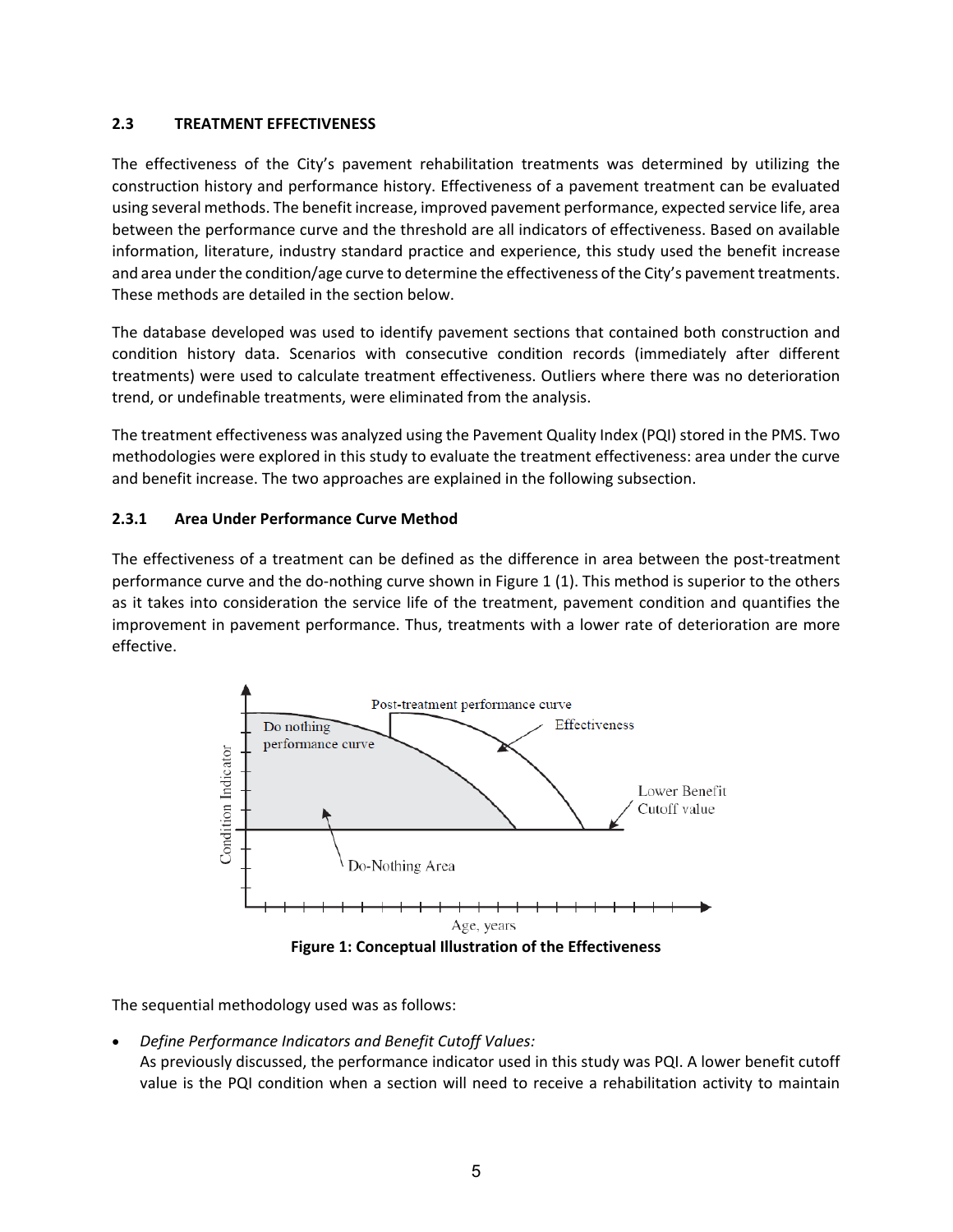functional performance. The PQI trigger values used are based on the functional class, shown in Table

| <b>Road Functional Class</b>        | <b>PQI Trigger</b><br>Level |
|-------------------------------------|-----------------------------|
| Class 1, Class 2, Arterial, Freeway | 5.0                         |
| Collector, Major Collector          | 4.5                         |
| Local streets, Lanes                | 4 O                         |

### **Table 2: Ottawa PMS Trigger Levels**

- *Determine Do-nothing and Post-Treatment Performance Relationships:* The "do-nothing" performance curve represents what would occur if no maintenance was conducted on the pavement section. The post-treatment performance was defined using recorded historical data after each treatment.
- *Identify Benefit of Treatment:* The following formula was used to determine the effectiveness/benefit for each treatment type (2) where all areas are calculated along treatment service life.

 $Area_{Benefit} = Area_{Post\, Treatment} - Area_{Do\,nothing}$ 

To provide fair comparison among different treatments, the treatment with the highest PQI effectiveness was used to provide a weighted effectiveness for other treatments. An example is shown in Table 3, where the highest raw PQI effectiveness was 30.7 for reconstruction treatments. To compare these results, other treatments were normalized based on the highest effectiveness (Reconstruction in this case). Accordingly, new normalized effectiveness is calculated for each treatment as shown in Table 3. For example, the normalized effectiveness for major rehabilitations was calculated as follow:

Normalized PQI Effectiveness for Major Rehabilitation  $= \frac{24.8}{33.4} \times 100 = 74$ 

|                             | <b>Effectiveness</b> |                        |  |  |  |
|-----------------------------|----------------------|------------------------|--|--|--|
| <b>Treatment</b>            | Raw Avg.             | <b>Normalized Avg.</b> |  |  |  |
| <b>Major Rehabilitation</b> | 24.8                 | 74                     |  |  |  |
| Reconstruction              | 33.4                 | 100                    |  |  |  |
| <b>New Construction</b>     | 32.5                 |                        |  |  |  |

| Table 3: Raw and Normalized Effectiveness Example |
|---------------------------------------------------|
|                                                   |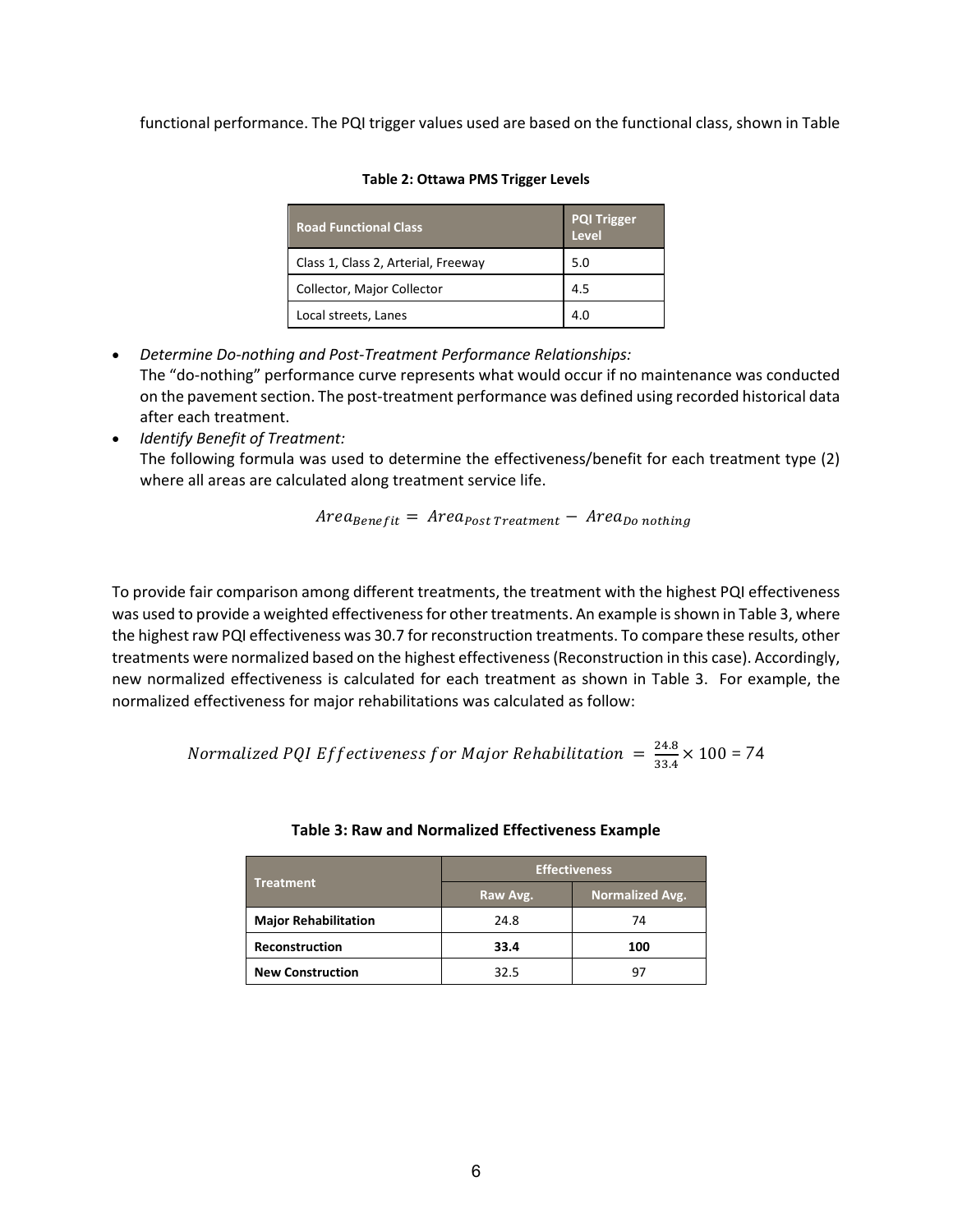### **2.3.2 Benefit Increase Method**

The benefit increase in pavement condition after a maintenance treatment is also an indication of treatment effectiveness. These values are measured in the units of the performance index. The increase in condition following a treatment is illustrated in Figure 2 below.



**Figure 2: Benefit Increase in Condition Following Treatment[1](#page-14-0)**

This increase was calculated for each treatment type and strategy based on historical condition data.

### **3.0 ANALYSIS RESULTS**

The results were summarized at three levels. The first level where treatments were all grouped into five major categories. The raw and normalized effectiveness as well as the increase in condition following the treatment type are presented in Table 4. The data was normalized based on the treatment with the highest effectiveness (Reconstruction).

At the second level, the treatments were grouped into sub-types. The raw and normalized effectiveness as well as the increase in condition following the treatment sub-type are presented Table 5. The data was normalized based on Capital Development effectiveness and Capital Growth benefit increase values.

The third level is the most detailed breakdown of treatments. The raw and normalized effectiveness as well as the increase in condition following the treatment strategy are presented Table 6 below. The data was normalized based on Capital Development effectiveness and Mill and Overlay benefit increase values. The analysis of the data at the third level provides a methodology for the city to assess deficiencies and needs at strategic as well as project level stages. As expected, Reconstruction and New construction treatments provided the most cost-effective alternatives. These treatments provide the best alternatives at network level analysis and budgeting stage. Other alternatives such as Mill and Overlay showed significant improvement in treatment effectiveness which indicates that in some cases a Resurfacing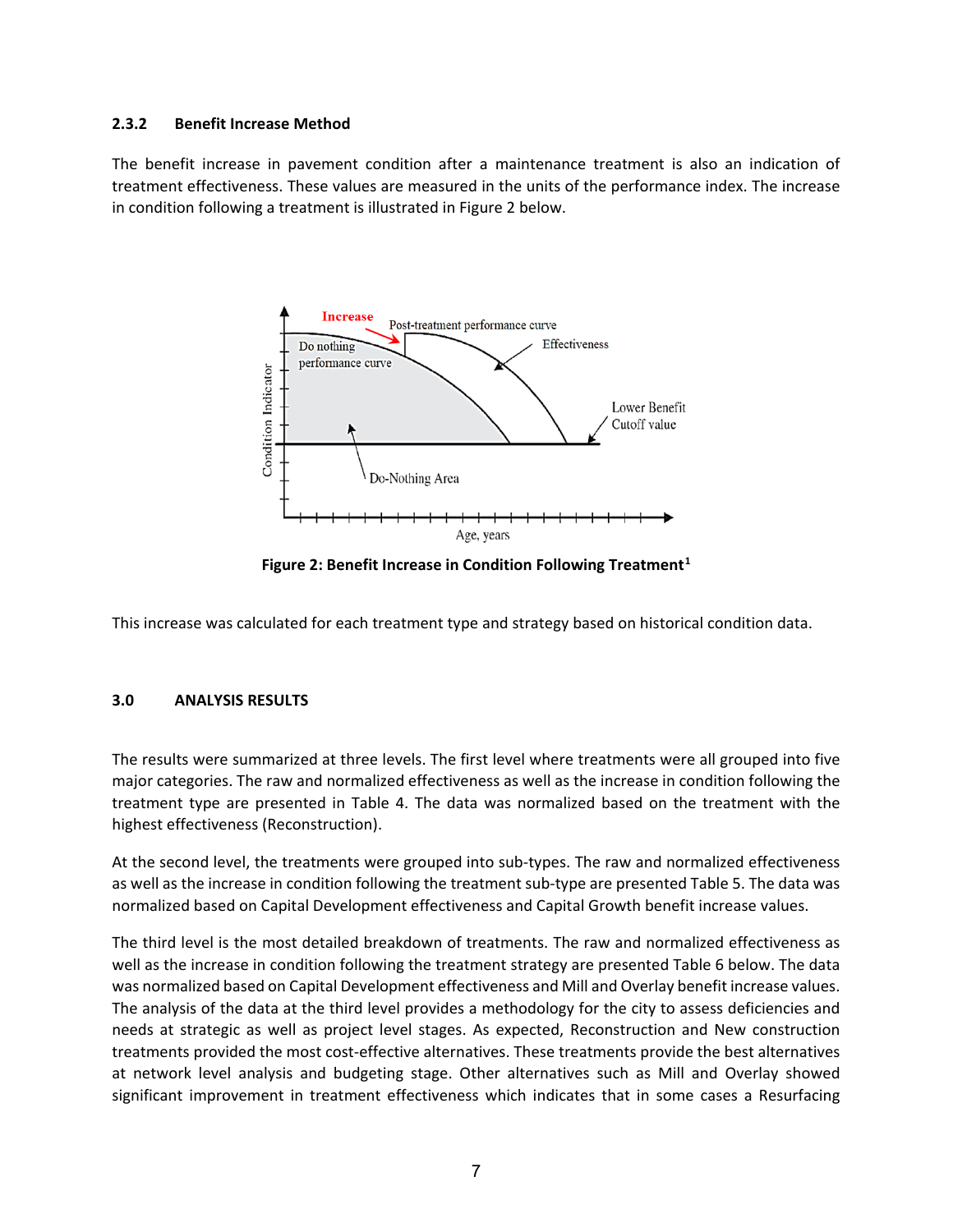strategy could provide a similar or better improvement to pavement condition than the Major Rehabilitation or Reconstruction strategies. Within preservation treatments, Thin Overlays showed the highest effectiveness. Within Resurfacing, Hot-in-place Recycling yielded the highest effectiveness, however the sample size was very small and may not be representative. In the Major Rehabilitation treatment type, Pulverize and Surface Treat had the highest effectiveness.

|                                       |            |            |      | <b>Treatment Effectiveness</b> | <b>Benefit Increase</b> |                          |                          |            |     |              |              |
|---------------------------------------|------------|------------|------|--------------------------------|-------------------------|--------------------------|--------------------------|------------|-----|--------------|--------------|
| <b>Type</b>                           | <b>Min</b> | <b>Max</b> | Avg  | <b>StDev</b>                   | <b>Count</b>            | <b>Normalized</b><br>Avg | <b>Min</b>               | <b>Max</b> | Avg | <b>StDev</b> | <b>Count</b> |
| Preservation                          | 4.8        | 41.5       | 21.1 | 4.5                            | 276                     | 63                       | 0.02                     | 6.3        | 1.2 | 0.9          | 276          |
| <b>Resurfacing</b>                    | 4.1        | 47.5       | 21.8 | 6.4                            | 788                     | 65                       | 0.04                     | 6.5        | 2.1 | 1.4          | 788          |
| <b>Major</b><br><b>Rehabilitation</b> | 14.5       | 42.6       | 24.8 | 4.4                            | 134                     | 74                       | 0.10                     | 6.5        | 2.1 | 1.2          | 134          |
| Reconstruction                        | 3.5        | 64.0       | 33.4 | 13.8                           | 190                     | 100                      | 0.01                     | 6.6        | 2.9 | 1.7          | 190          |
| <b>New</b><br>Construction            | 5.5        | 62.2       | 32.5 | 14.5                           | 130                     | 97                       | $\overline{\phantom{a}}$ | -          | -   |              |              |

**Table 4: Effectiveness and Benefit Increase by Treatment Type**

**Table 5: Effectiveness and Benefit Increase by Sub-Type**

|                       |                                | <b>Treatment Effectiveness</b> |            |      |              |                          |            | <b>Benefit Increase</b> |     |                          |  |
|-----------------------|--------------------------------|--------------------------------|------------|------|--------------|--------------------------|------------|-------------------------|-----|--------------------------|--|
| <b>Type</b>           | Sub-type                       |                                | <b>Max</b> | Avg  | <b>StDev</b> | <b>Normalized</b><br>Avg | <b>Min</b> | <b>Max</b>              | Avg | <b>StDev</b>             |  |
|                       | Slurry seal/Microsurface       | 4.8                            | 32.0       | 21.1 | 4.3          | 60                       | 0.02       | 4.4                     | 1.1 | 0.7                      |  |
| Preservation          | Thin Overlay                   | 6.2                            | 41.5       | 21.3 | 6.7          | 60                       | 0.05       | 6.3                     | 2.0 | 1.0                      |  |
|                       | Thin mill and overlay          | 13.6                           | 20.4       | 17.0 | 2.2          | 48                       | 0.22       | 4.0                     | 3.0 | 1.0                      |  |
| <b>Resurfacing</b>    | Overlay                        | 5.1                            | 40.5       | 22.8 | 6.1          | 65                       | 0.10       | 6.5                     | 1.5 | 1.1                      |  |
|                       | Mill and overlay               | 4.1                            | 47.5       | 21.2 | 6.5          | 60                       | 0.04       | 6.5                     | 2.8 | 1.4                      |  |
|                       | Hot-in-place recycling         | 27.3                           | 27.3       | 27.3 | 0.0          | 77                       | 1.36       | 1.4                     | 1.4 | 0.0                      |  |
|                       | Pulverize and Pave             | 17.6                           | 42.6       | 25.5 | 5.5          | 72                       | 0.50       | 6.5                     | 2.8 | 1.5                      |  |
| Major                 | <b>Rubblize and Pave</b>       | 14.5                           | 27.3       | 22.6 | 2.6          | 64                       | 0.75       | 3.4                     | 1.9 | 0.6                      |  |
| <b>Rehabilitation</b> | Pulverize and Surface treat    | 27.4                           | 30.1       | 29.6 | 1.0          | 84                       | 0.70       | 1.7                     | 1.6 | 0.4                      |  |
|                       | Cold-in-place recycling        | 19.9                           | 30.6       | 25.7 | 3.9          | 73                       | 0.10       | 4.3                     | 1.5 | 1.2                      |  |
| <b>Reconstruction</b> | Reconstruction                 | 3.5                            | 64.0       | 33.4 | 13.8         | 94                       | 0.01       | 6.6                     | 2.9 | 1.7                      |  |
| <b>New</b>            | Capital Growth (City Projects) | 6.4                            | 54.1       | 26.0 | 8.9          | 74                       | ٠          |                         | ۰   | $\overline{\phantom{a}}$ |  |
| Construction          | Capital Development            | 5.5                            | 62.2       | 35.3 | 15.5         | 100                      | ٠          |                         | ٠   |                          |  |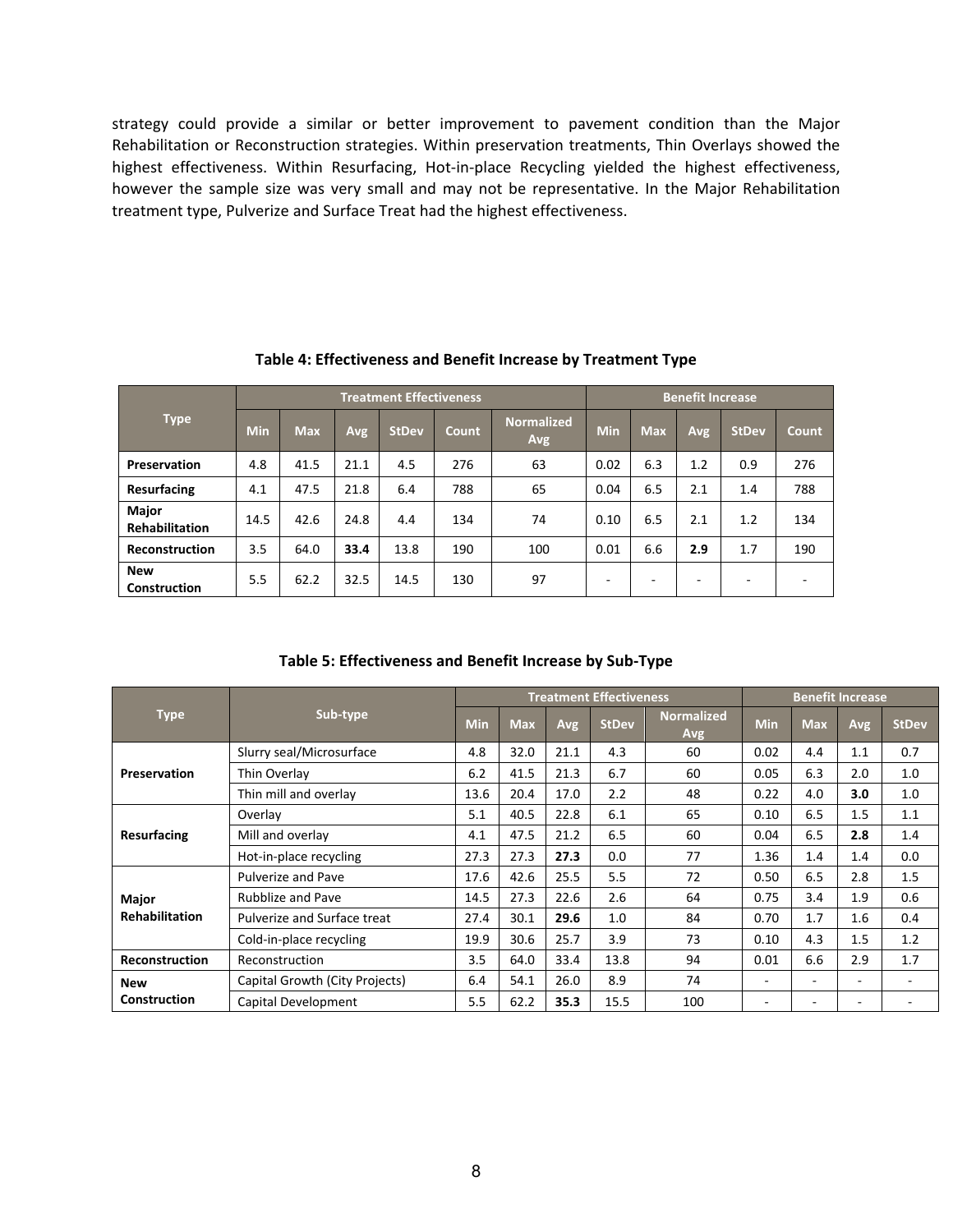|                                                                                                                                                                      |            |            |      | <b>Treatment Increase</b> | <b>Benefit Increase</b>  |                          |            |     |              |
|----------------------------------------------------------------------------------------------------------------------------------------------------------------------|------------|------------|------|---------------------------|--------------------------|--------------------------|------------|-----|--------------|
| <b>Strategy</b>                                                                                                                                                      | <b>Min</b> | <b>Max</b> | Avg  | <b>StDev</b>              | <b>Normalized</b><br>Avg | <b>Min</b>               | <b>Max</b> | Avg | <b>StDev</b> |
| Slurry seal on surface treated roads                                                                                                                                 | 18.2       | 31.4       | 24.2 | 4.0                       | 69                       | 0.60                     | 1.5        | 1.0 | 0.2          |
| Microsurfacing on surface treated roads                                                                                                                              | 20.9       | 27.9       | 26.3 | 2.4                       | 75                       | 0.73                     | 1.0        | 0.9 | 0.1          |
| Microsurfacing on hot mix asphalt (HMA) roads                                                                                                                        | 4.8        | 25.7       | 20.0 | 3.3                       | 57                       | 0.02                     | 4.4        | 1.1 | 0.7          |
| Overlays15-20 mm on hot mix asphalt roads                                                                                                                            | 15.0       | 41.5       | 25.4 | 7.5                       | 72                       | 0.05                     | 6.3        | 2.2 | 2.0          |
| Mill 15-20 mm and overlay 15-20 mm                                                                                                                                   | 13.6       | 20.4       | 17.0 | 2.2                       | 48                       | 0.22                     | 4.0        | 3.0 | 1.0          |
| Overlay/Thin Mill and overlay                                                                                                                                        | 6.2        | 32.1       | 20.8 | 6.5                       | 59                       | 0.66                     | 3.2        | 2.0 | 0.8          |
| 40-50 mm overlay                                                                                                                                                     | 5.1        | 40.5       | 22.8 | 6.1                       | 65                       | 0.10                     | 6.5        | 1.5 | 1.1          |
| Mill partial depth (40 mm) and overlay 40 mm                                                                                                                         | 4.1        | 47.5       | 22.1 | 8.5                       | 63                       | 0.10                     | 6.2        | 2.8 | 1.6          |
| Mill partial depth (50 mm) and overlay 50, 60, 90<br>mm and above                                                                                                    | 4.5        | 42.5       | 21.0 | 5.6                       | 60                       | 0.04                     | 6.5        | 2.7 | 1.3          |
| Mill and overlay (Partial Depth)                                                                                                                                     | 11.3       | 22.8       | 16.0 | 3.8                       | 45                       | 1.30                     | 3.4        | 2.6 | 0.6          |
| Mill full depth and pave 50, 60, 90 mm and above                                                                                                                     | 13.7       | 33.9       | 20.4 | 11.7                      | 58                       | 2.96                     | 4.2        | 3.8 | 0.7          |
| Mill and Overlay                                                                                                                                                     | 12.9       | 32.5       | 20.5 | 4.5                       | 58                       | 0.80                     | 3.0        | 2.1 | 0.6          |
| Recycle without overlay                                                                                                                                              | 27.3       | 27.3       | 27.3 | 0.0                       | 77                       | 1.36                     | 1.4        | 1.4 | 0.0          |
| Pulverize full depth and overlay 50, 60, 90, 110, 120<br>mm and above, with/without adding granular                                                                  | 17.6       | 42.6       | 25.5 | 5.5                       | 72                       | 0.50                     | 6.5        | 2.8 | 1.5          |
| Rubblize existing PCC slab and pave 50 mm and<br>above                                                                                                               | 14.5       | 27.3       | 22.6 | 2.6                       | 64                       | 0.75                     | 3.4        | 1.9 | 0.6          |
| Pulverize existing surface treated (low class<br>bitumen) road and apply two coats of surface<br>treatment                                                           | 27.4       | 30.1       | 29.6 | 1.0                       | 84                       | 0.70                     | 1.7        | 1.6 | 0.4          |
| Recycle partial depth and overlay 50 mm and above                                                                                                                    | 20.4       | 29.7       | 22.3 | 2.4                       | 63                       | 0.10                     | 1.8        | 0.5 | 0.4          |
| Recycle full depth and overlay 50 mm and above                                                                                                                       | 19.9       | 19.9       | 19.9 | $\overline{\phantom{a}}$  | 56                       | 0.14                     | 0.1        | 0.1 |              |
| Cold-in-place recycling                                                                                                                                              | 23.6       | 30.6       | 28.2 | 2.5                       | 80                       | 0.78                     | 4.3        | 2.3 | 0.9          |
| Excavate and replace with new materials-typically:<br>AC= 90+ mm, Granular A= 150+ mm and Granular<br>$B = 300 + mm$                                                 | 3.5        | 64.0       | 33.4 | 13.8                      | 94                       | 0.01                     | 6.6        | 2.9 | 1.7          |
| New construction of Arterial and Collector<br>roadways, and Transit Busway                                                                                           | 8.8        | 54.1       | 26.9 | 7.7                       | 76                       | $\overline{\phantom{a}}$ |            |     |              |
| New construction of Local and Collector roadways<br>with conventional flexible pavement structures, or<br>with flexible pavement structures over lightweight<br>fill | 5.5        | 62.2       | 35.3 | 15.5                      | 100                      |                          |            |     |              |
| Capital Growth or Development                                                                                                                                        | 6.4        | 45.0       | 21.7 | 13.2                      | 61                       |                          |            |     |              |

# **Table 6: Effectiveness and Benefit Increase by Strategy**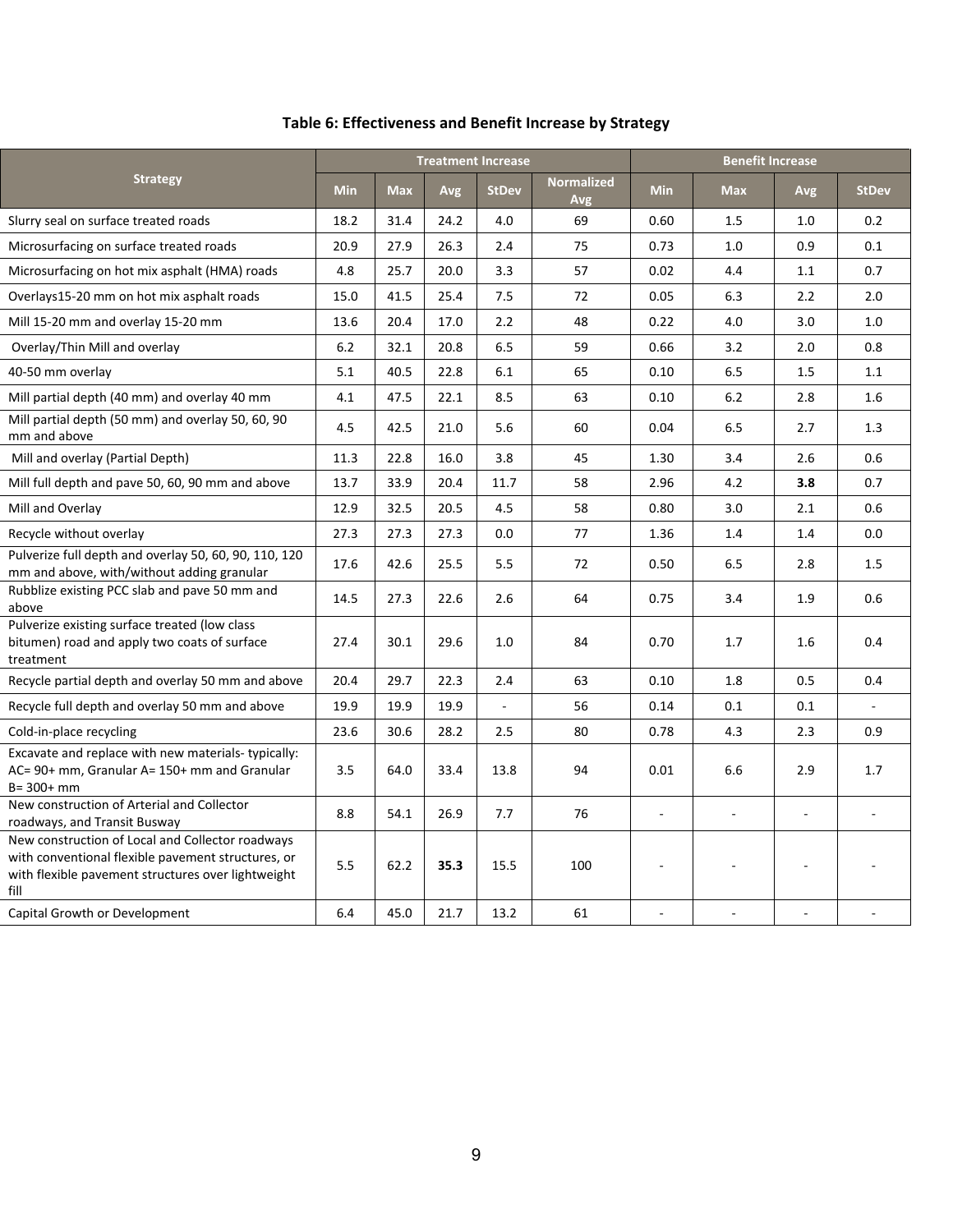### **4.0 RESULTS COMPARIOSN**

The treatment effectiveness results were further utilized to compare performance among different mix designs and pavement cross sections. Analysis of Variance (ANOVA) was used in this study to determine if there was a significant difference in performance for Urban and Rural Cross-sections, and Superpave and Marshall Mix sections.

### **4.1 EFFECT OF MIX DESIGN ON THE PERFORMANCE OF A TREATMENT STRATEGY**

Two of the most common asphalt mixes used are Superpave (SP) and Marshall Mix (MM). As opposed to other methods, the Superpave mix design method considers traffic and climate. Differences between the two methods are highlighted below.

Several studies were done on the performance of the mixes designed to Superpave and Marshall methods. A study by Watson et al., performed in Alabama on 25 pavement sections showed that both mixes performed well over a 4-year period. It was found that the durability of the Superpave mixtures could be improved by increasing asphalt content (3). Another study by Asi, performed in Jordan using laboratory testing of prepared samples from both methods found the Superpave mixes have superior results (4). Additionally, a study in Thailand by Jitsangiam et al., considered the performance of Superpave and Marshall asphalt mix designs using experimental laboratory analysis and found Superpave superior (5). In Malaysia, Ahmad et al. found the same results and tests showed SP designed mixtures are more resistant to rutting and moisture damage (6). In Taiwan, a similar study by Wang et al. found Superpave mixtures were more resistant to permanent deformation (7).

In this study, sections were identified based on the surface type using a Marshall Mix or Superpave mix design. The effectiveness of these mixes over time was compared.

# **4.1.1 Study Results**

The effect of using Marshall Mix and Superpave mixes on treatment effectiveness was evaluated, the P-Values calculated from the T-tests are presented below in Table 7. The results of the T-test performed to determine the variation of Effectiveness when using Marshall Mix and Superpave mixes illustrates that Marshall Mix designed pavement sections have statistically significant higher effectiveness values at a 95% confidence level. However, it should be noted that the difference in effectiveness between the mix types is very small as indicated by the p-values greater than zero, but less than 0.05.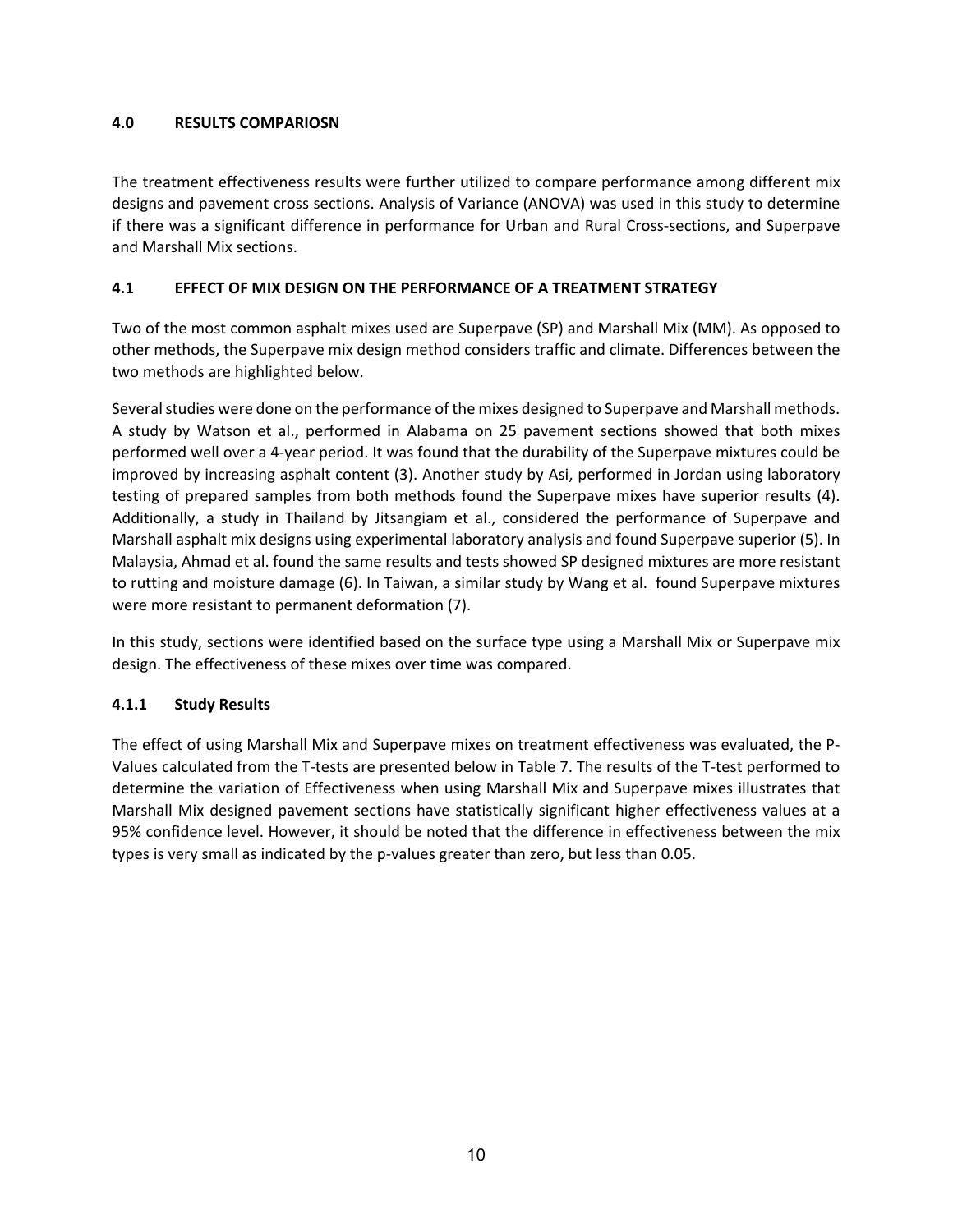|                                     | <b>Raw Superpave PQI</b><br><b>Effectiveness</b> | <b>Raw Marshall Mix</b><br><b>PQI Effectiveness</b> |  |  |  |
|-------------------------------------|--------------------------------------------------|-----------------------------------------------------|--|--|--|
| Mean                                | 24.1                                             | 27.0                                                |  |  |  |
| Variance                            | 95.3                                             | 65.2                                                |  |  |  |
| <b>Observations</b>                 | 155                                              | 102                                                 |  |  |  |
| <b>Hypothesized Mean Difference</b> | $\Omega$                                         |                                                     |  |  |  |
| df                                  | 255                                              |                                                     |  |  |  |
| t Stat                              | $-2.52$                                          |                                                     |  |  |  |
| P(T <= t) one-tail                  | 0.01                                             |                                                     |  |  |  |
| t Critical one-tail                 | 1.65                                             |                                                     |  |  |  |
| P(T <= t) two-tail                  | 0.01                                             |                                                     |  |  |  |
| t Critical two-tail                 | 1.97                                             |                                                     |  |  |  |

**Table 7: Results of T-Test for Marshall Mix and Superpave Effectiveness**

### **4.2 EFFECT OF PAVEMENT CROSS-SECTION ON THE PERFORMANCE OF A STRATEGY**

The pavement design feature that sets urban and rural roads apart is the drainage system. Rural roads are constructed using ditches to collect and remove surface water as opposed to controlled edge drainage in urban roads. The urban drainage systems are typically comprised of curbs and catchbasins. Minimizing the infiltration and allowing a water to drain to an appropriate outlet will extend the life (8). The advantages and disadvantages of urban and rural drainage systems are listed in Table 8 below.

# **Table 8: Advantages and Disadvantages of Urban and Rural Drainage Systems in Terms of Pavement Performance (9)**

| <b>Urban Cross-Section: Curbs and Gutters</b>                                                                                                                                                                                                                                                                    |                                                                                                                                                                                                                       |  |  |  |  |  |
|------------------------------------------------------------------------------------------------------------------------------------------------------------------------------------------------------------------------------------------------------------------------------------------------------------------|-----------------------------------------------------------------------------------------------------------------------------------------------------------------------------------------------------------------------|--|--|--|--|--|
| <b>Advantages</b>                                                                                                                                                                                                                                                                                                | <b>Disadvantages</b>                                                                                                                                                                                                  |  |  |  |  |  |
| Promote safety for motorists and pedestrians by offering a<br>physical barrier.<br>Protects the road edge and road base from erosion and<br>reduces sod damage from snow ploughing activities.<br>Roads with curbs and gutters can be designed to create low<br>points where excess storm water can be retained. | Slippery conditions on roads due to clogging of catch basins.<br>Water ponding during storms or blockage of inlet by ice or<br>debris can create hydroplaning conditions.<br>Can increase downstream channel erosion. |  |  |  |  |  |
| <b>Rural Cross-Section: Ditch with or without culvert</b>                                                                                                                                                                                                                                                        |                                                                                                                                                                                                                       |  |  |  |  |  |
| <b>Advantages</b>                                                                                                                                                                                                                                                                                                | <b>Disadvantages</b>                                                                                                                                                                                                  |  |  |  |  |  |
| Lower peak flows result in some erosion control benefits.<br>During intense storms, water is less likely to pond on surface<br>of the road.                                                                                                                                                                      | Local flooding during spring snowmelt if there is a culvert<br>blockage.<br>Can be difficult to maintain if side slopes are steep and ditches<br>retain water.                                                        |  |  |  |  |  |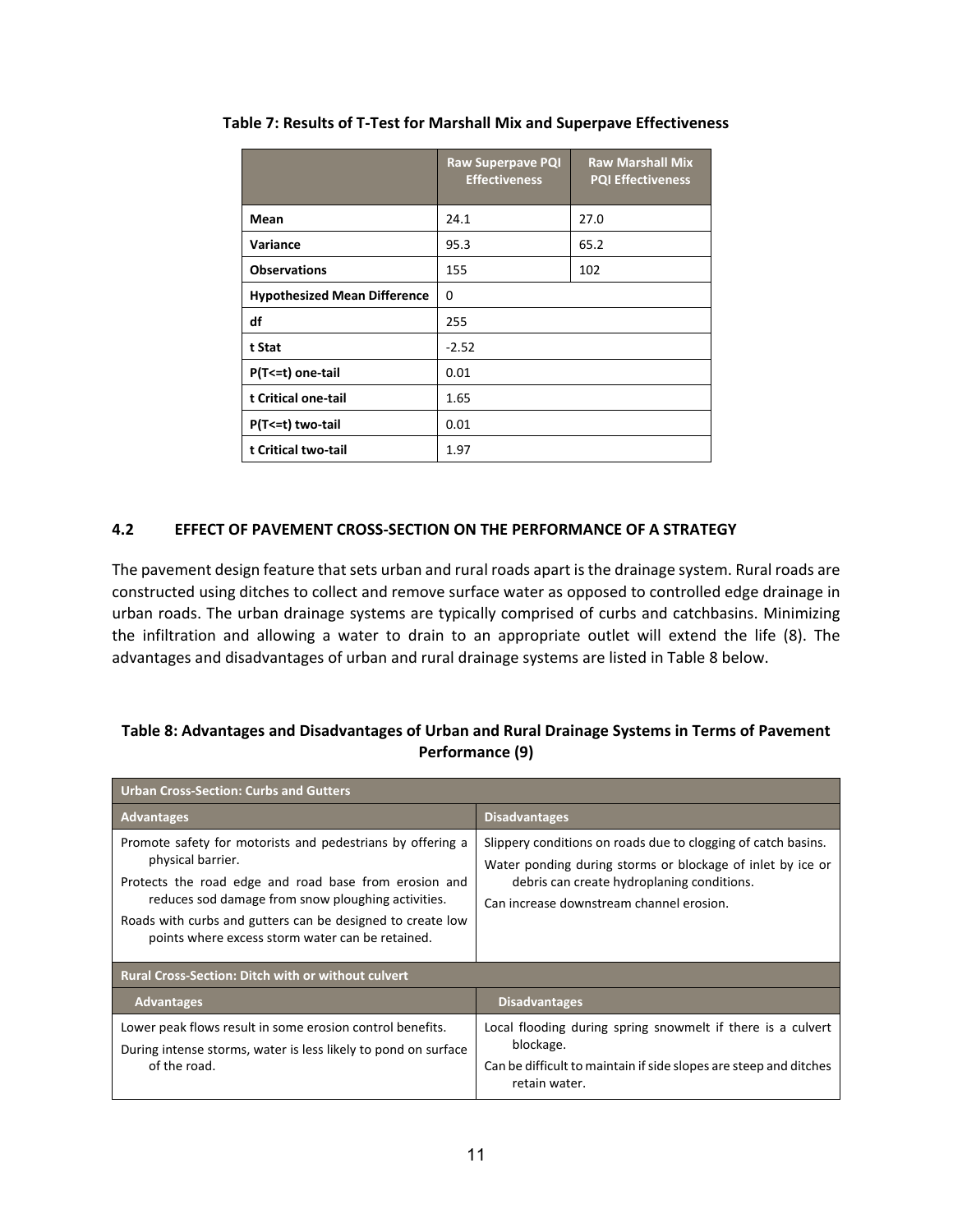In this study, the sections were identified being Urban or Rural based on the presence of curbs and subsurface drainage. A comparison of Urban and Rural Cross-section effectiveness is discussed below. It should be noted that this is a general analysis where all treatment types were included.

### **4.2.1 Study Results**

The effect of a pavement section using an Urban/Rural cross-section on the treatment effectiveness is shown below in Table 9. Microsurfacing is conducted on both types of roadways in the network. Pulverize and Pave and Full Depth Removal and Pave is typical for Rural roads. Mill and Pave is common for Urban sections in the network.

| <b>Treatment Sub Type</b>                                                                           |       | <b>Treatment Effectiveness</b> |            |      |              |       |  |  |  |
|-----------------------------------------------------------------------------------------------------|-------|--------------------------------|------------|------|--------------|-------|--|--|--|
|                                                                                                     |       | <b>Min</b>                     | <b>Max</b> | Avg  | <b>StDev</b> | Count |  |  |  |
| Microsurfacing on hot mix asphalt (HMA) roads                                                       |       | 6.8                            | 25.6       | 20.8 | 2.4          | 125   |  |  |  |
|                                                                                                     |       | 4.8                            | 25.7       | 20.0 | 3.3          | 187   |  |  |  |
| Mill partial depth (50 mm) and overlay 50, 60, 90 mm and above                                      | Urban | 4.5                            | 42.5       | 21.0 | 5.6          | 266   |  |  |  |
| Mill full depth and pave 50, 60, 90 mm and above                                                    |       | 13.7                           | 33.9       | 20.4 | 11.7         | 3     |  |  |  |
| Pulverize full depth and overlay 50, 60, 90, 110, 120 mm and<br>above, with/without adding granular |       | 17.6                           | 42.6       | 25.3 | 5.6          | 41    |  |  |  |
|                                                                                                     |       | 4.1                            | 56.0       | 24.3 | 7.5          | 529   |  |  |  |
| All treatment types                                                                                 | Urban | 3.5                            | 64.0       | 24.3 | 9.4          | 1534  |  |  |  |

# **Table 9: Treatment Effectiveness of Urban and Rural Sections**

The P-Values calculated from the T-tests evaluating the general difference between the sections classified as Urban and Rural are presented below in Table 10. There was no significant difference found in Effectiveness at a 95% confidence level. Hence, the results of the T-test show that the effectiveness of a treatment is not dependent on the cross section.

|                                     | <b>Urban</b><br><b>PQI</b><br><b>Effectiveness</b> | Rural<br><b>PQI</b><br><b>Effectiveness</b> |
|-------------------------------------|----------------------------------------------------|---------------------------------------------|
| Mean                                | 24.3                                               | 24.3                                        |
| Variance                            | 88.3                                               | 56.9                                        |
| <b>Observations</b>                 | 1534                                               | 529                                         |
| <b>Hypothesized Mean Difference</b> | $\Omega$                                           |                                             |
| df                                  | 2061                                               |                                             |
| t Stat                              | 0.04                                               |                                             |
| P(T <= t) one-tail                  | 0.49                                               |                                             |
| t Critical one-tail                 | 1.65                                               |                                             |
| P(T<=t) two-tail                    | 0.97                                               |                                             |
| t Critical two-tail                 | 1.96                                               |                                             |

# **Table 10: Results of T-Test for Urban and Rural Effectiveness**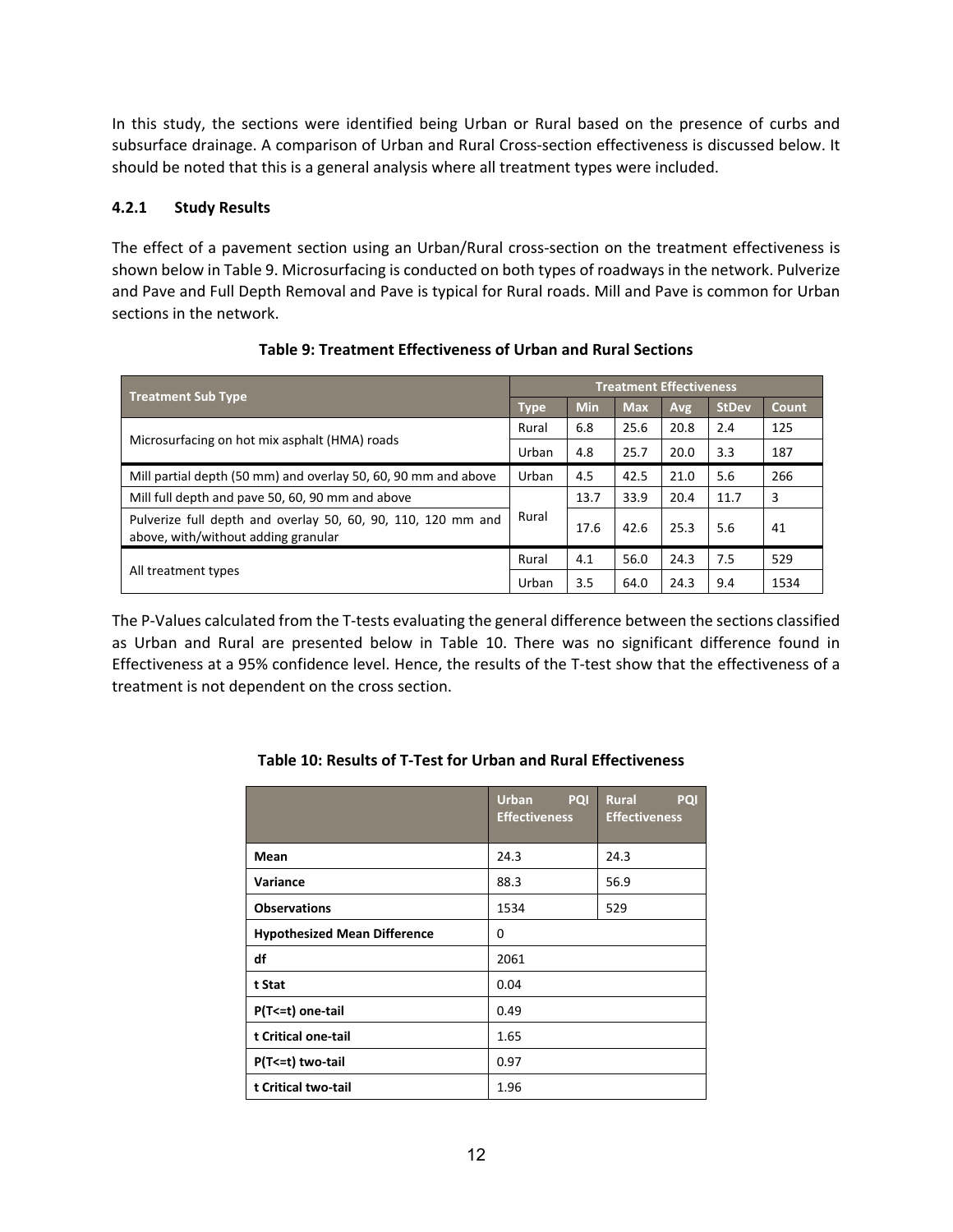### **5.0 CONCLUSIONS**

Using the City's PMS data, two methods were developed to evaluate the effectiveness of treatments used. The following conclusions were drawn based on the available information at the time of analysis.

- The effectiveness results were analyzed on three levels, by Type (5 categories), Sub-Type (13 categories), and Strategy (23 categories). The results are as follows.
	- − Treatment Type:
		- Reconstruction had the highest effectiveness as well as the highest benefit increase when comparing treatments by Type.
	- − Treatment Sub-Type:
		- When comparing treatments by Sub-Type, New Construction: Capital Development projects had the highest effectiveness.
		- **Preservation: Thin Mill and Overlay had the highest benefit increase following treatment.**
	- − Treatment Strategy:
		- Out of all treatment strategies, New Construction of Local and Collector roadways had the highest effectiveness.
		- Resurfacing: Mill Full Depth and Pave over 50 mm showed the highest benefit increase when compared to all strategies.
- The benefit increase following Mill and Overlay may be larger than other treatments because it removes and replaces the deteriorated top asphalt layers, a significant contributor to the pavement's performance and ride quality.
- It would be expected that Superpave sections perform better due to the additional considerations in design. However, Marshall Mix sections were found to have higher effectiveness values.
- The effectiveness of a treatment is not dependent on its Urban or Rural cross section characteristics.